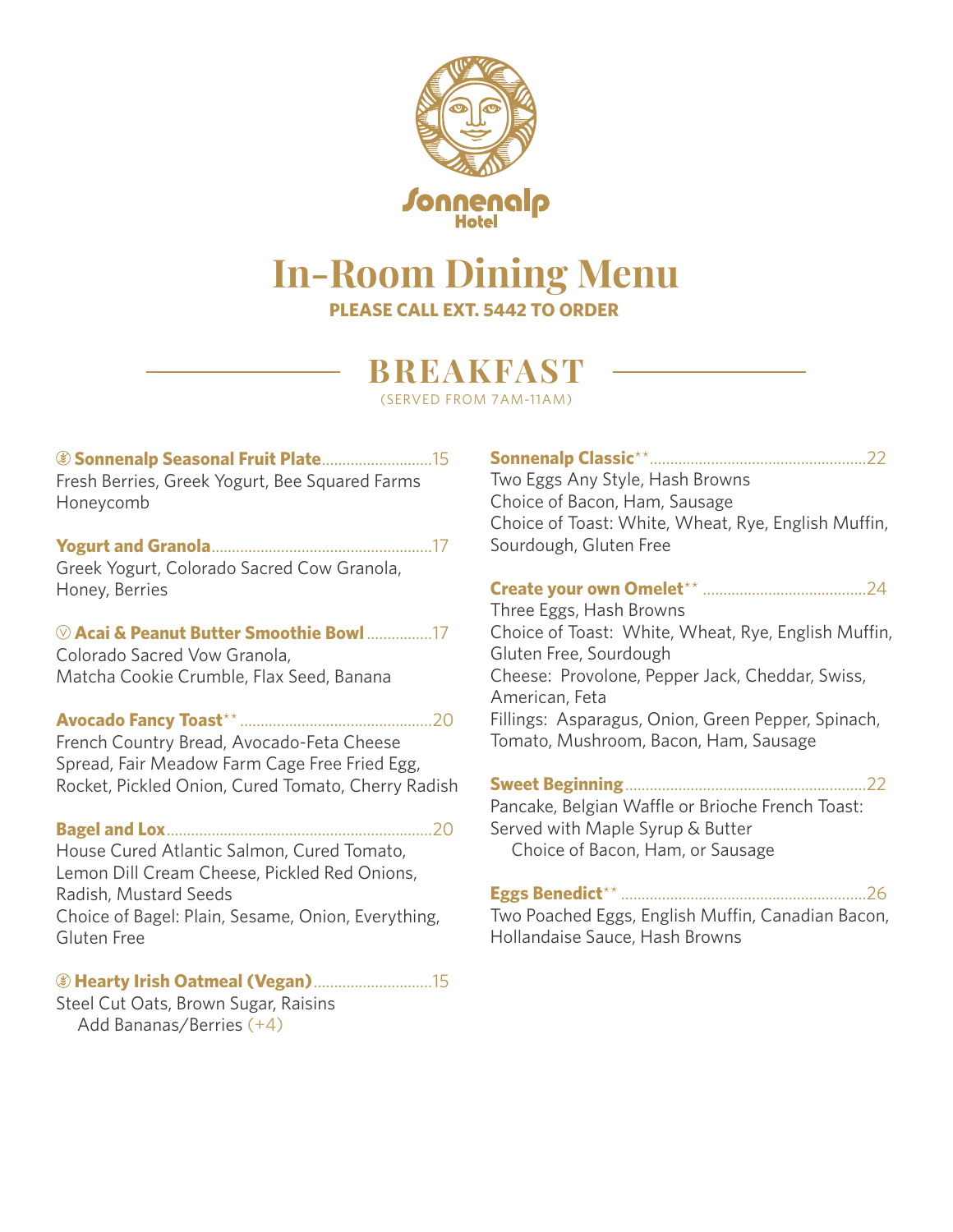# **ALL DAY MENU**

(SERVED FROM 11AM-11PM)

### **BEGINNINGS**

| Celery & Carrot Sticks, Buttermilk Herb Dressing |
|--------------------------------------------------|
| Choice of House Made Sauce: BBQ or Buffalo       |

|  | Honey Gastrique, Candied Pecans, Chèvre |  |  |
|--|-----------------------------------------|--|--|

**Wild Boar Green Chili Nachos**..................................18 Sour Cream, Cotija Cheese, Red Onion, Cilantro, Pickled Fresno

**Signature Truffle Tots**.................................................16 White Truffle Oil, Red Chili Flakes, Parmesan

 **Roasted Cauliflower**................................................15 Romanesco, Blistered Tomato Vinaigrette, Garden Basil

**Wild Boar Green Chili Soup** ..................................12 Sour Cream, Cotija Cheese, Red Onion, Cilantro, Pickled Fresno

 **Creamy Tomato Cheddar Soup**............................12 Cheddar Cheese, Scallions

### **KIDS**

| 4oz Angus Patty, French Fries                                                               |
|---------------------------------------------------------------------------------------------|
| Cavatappi Pasta, Creamy Cheese Sauce                                                        |
| Fried Chicken Strips, French Fries,<br>Choice of Honey Mustard, Ranch, or BBQ Dipping Sauce |
| Choice of Pepperoni or Cheese, Tomato Sauce, Mozzarella                                     |
| Cavatappi Pasta with Marinara, Parmesan                                                     |

**SALADS**<br>add Scottish Salmon +17

**Toasted Farro & Quinoa Power Bowl**...18 Chèvre, Summer Apricot, Baby Kale, Frisée, Apple Chips, Toasted Almond, Lemon Vinaigrette

**Traditional Margherita** ............... ...17 Roma Tomatoes, Mozzarella, Garden Basil,

EVOO

**Romaine Caesar Salad**\*\*.......18 Pecorino Cheese, Spanish Anchovies, Focaccia Crouton, Caesar Dressing

### **FLATBREADS**

**Prosciutto & Goat Cheese**.......17 Haystack Peppered Goat Cheese, California Figs, Aged Balsamic, Rosemary

add Chicken Breast +10 add Scottish Salmon +17 add Garlic Herb Shrimp (5) +14

**Grilled Peach & Burrata**..............21 Heirloom Tomatoes, Basil, Truffle Honey, Aged Balsamic Glaze, Grilled Bread

**Buffalo Chicken**.............................17 Parmesan Sauce, Buttermilk Herb Crème, Celery Leaves, Blue Cheese Crumbles

## **BURGERS & SUCH**

*Served with French Fries. Substitute for side Broccolini, Truffle Tots, Tomato Cheddar Soup, Caesar Salad \$5*

**All American Cheeseburger**\*\* ..................................24 7X Wagyu Beef, Smoked Cheddar, LTOP (vegan upon request)

**Buffalo Black & Blue Burger**\*\* ..................................25 Wild Boar Bacon, Crispy Onions, Smoked Blue Cheese Dressing (vegan upon request)

**Jalapeño Cheddar Buffalo Sausage** ........................22 Roasted Corn Salad, Pickled Red Cabbage, Chipotle Aioli, Cotija Cheese

**BFC - Bully Fried Chicken Sandwich**........................22 Brioche Bun, Buttermilk Fried Chicken, Hot Honey Glaze Slaw, Dill Pickles, Roasted Garlic Aioli

### **MAINS**

**Stone Oven Baked Meatballs** ...................................33 San Marzano Tomatoes, Lemon Gremolata, Herbed Breadcrumbs, Burrata Cheese, Grilled Flatbread

.........34<br>Herb Toasted Farro, Fresh Tomato Broth, Seared Snap Peas, Herb Roasted Baby Carrots, Fresh Heirloom Tomatoes

**16oz Tomahawk Pork Chop**\*\* ...............................39 10th Mountain Whisky Bourbon Glaze, Apple Chips, Herb Roasted Baby Carrots

**Elk & Barolo Bolognese**...............................................28 San Marzano Tomatoes, Cavatappi Pasta, Burrata Cheese

**16oz Black Angus Cowboy Steak**\*\*.....................65 Garlic Herb Butter, Charred Onions, Confit Potatoes, Seared Snap Peas, Peppercorn Jus

## **DESSERTS**

**Bully Cookie Sandwich**................................................12 Chocolate Chip Cookie, Vanilla Ice Cream, Chocolate Sauce

**Double Chocolate Fudge Cake**..................................12 Fresh Cherry Compote, Honey Lemongrass Sorbet

### **Key Lime Cheesecake**..................................................12

Toasted Coconut, Graham Cracker Crumble

#### **Summer Peach Sundae**...............................................12

Peach Compote, Shortcake Cookie, Vanilla Ice Cream, Whipped Cream

(vegan upon request)

| (vegan upon request)                                 |  |
|------------------------------------------------------|--|
| Seared Scottish Salmon**                             |  |
| Toasted Farro, Fresh Tomato Broth, Seared Snap Peas, |  |